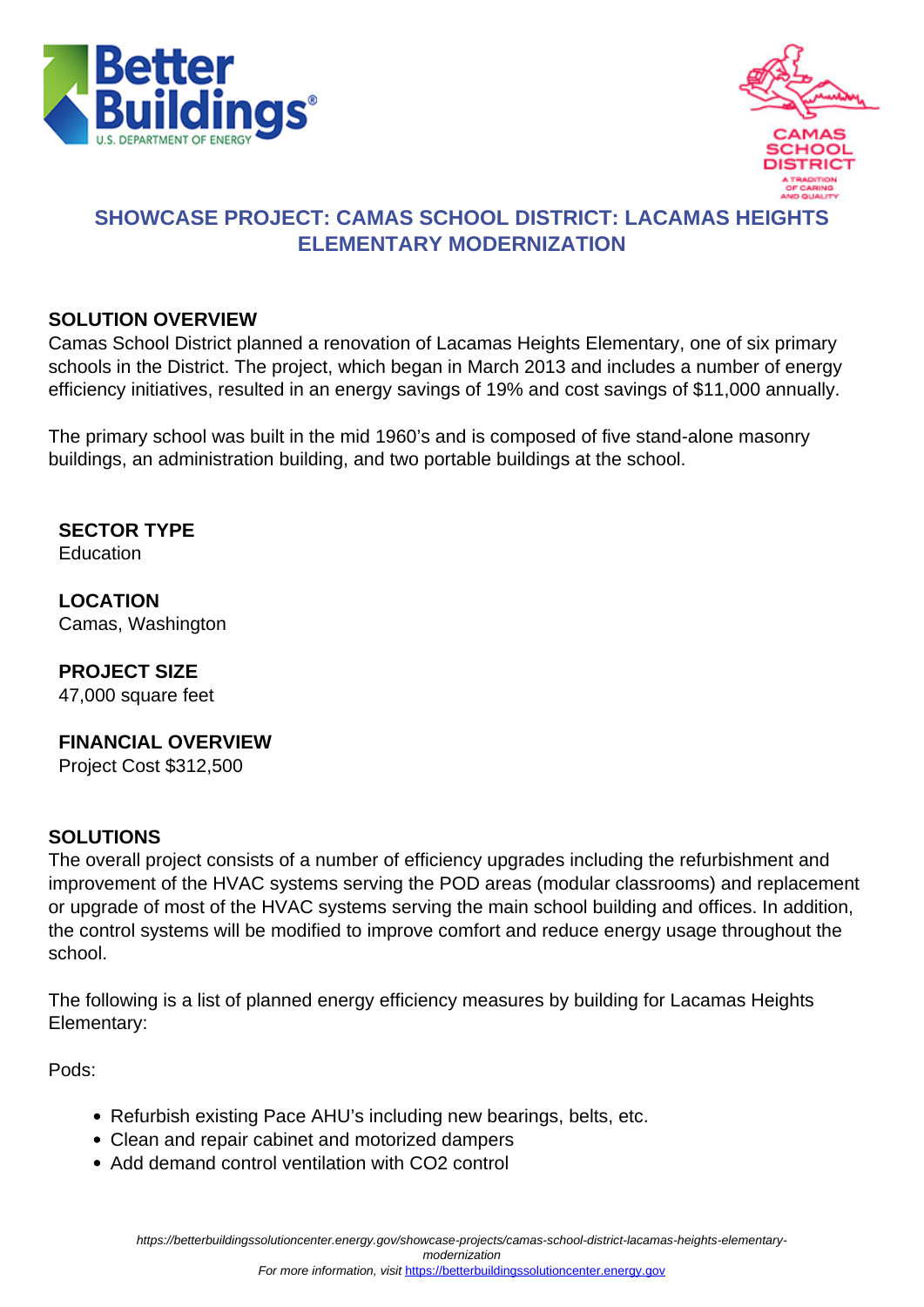- Clean, test and repair all electric duct heaters
- Reprogram controls to optimize economizer, schedule and usage of heat pump on pod 1

New and old gym:

- Integrate new AHU into Delta controls system and reprogram operation and schedule
- Add demand control ventilation with CO2 control to both gym units

Main Building:

- Replace U6 and U7 electric resistance heating with heat pumps
- Install new packaged units or split system & refurbish existing fans, cabinets and dampers
- Reprogram and replace DDC controls to optimize usage of the new heat pump systems

Library:

- Demo and patch ventilator UV-1 and replace with new roof top packages heat pump
- Includes new ductwork and DDC controls

Computer Lab:

- Replace existing roof top packages heat pump with new
- New unit to be high efficiency and have low ambient controls to allow proper heat pump operation in winter

Office area:

Replace 7 packaged roof top units with 5 units to combine zones, reduce over-aired condition, improve comfort and reduce energy use; 2 Ton units to be high efficiency

#### **OTHER BENEFITS**

Camas School District is working with their energy service provider to apply for funding through the Energy Grants Program with the Washington State Office of Superintendent of Public Instruction which provides grants of up to \$1,000,000 for qualifying school districts.